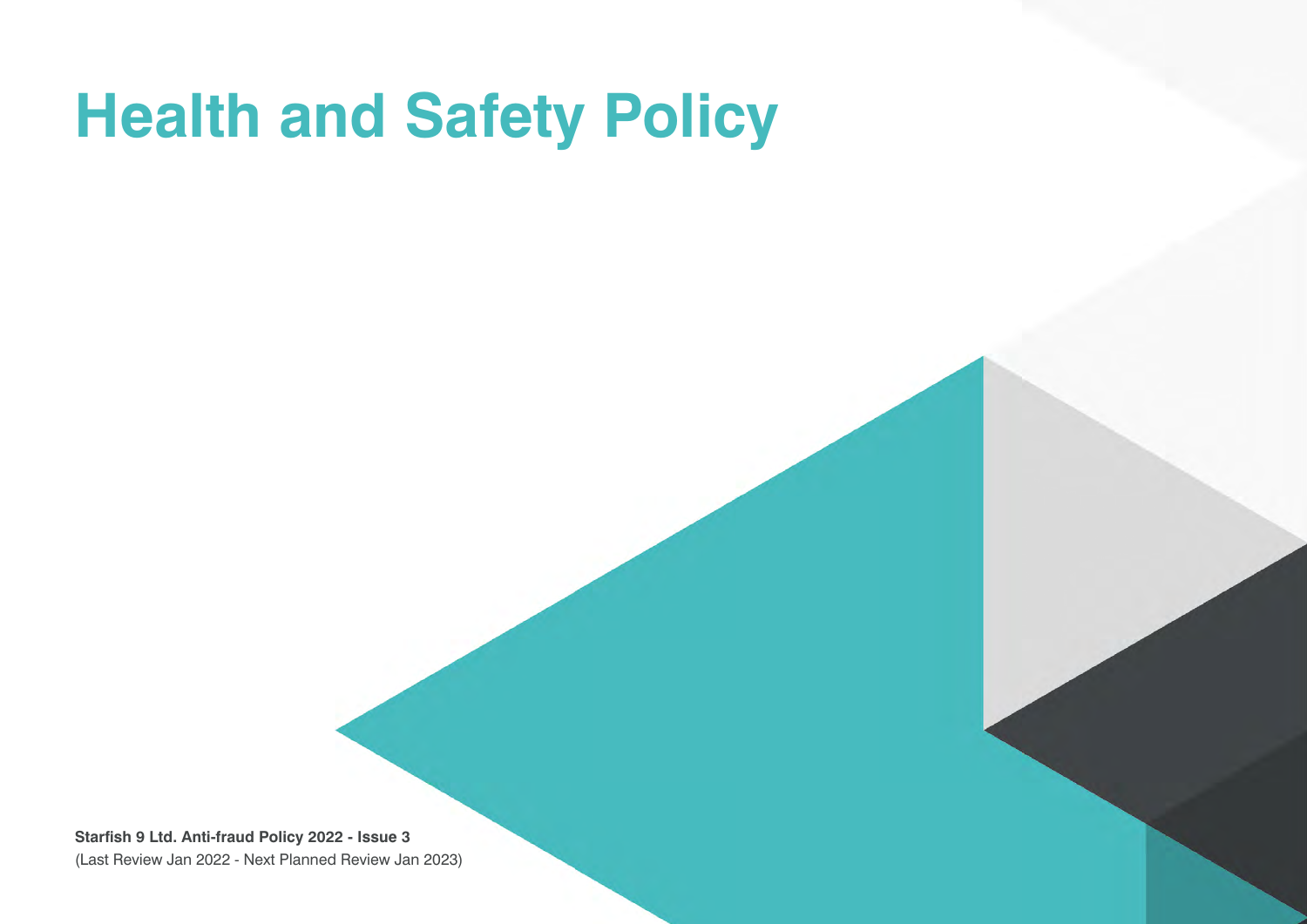# **Health and Safety**

#### **Health and Safety Policy Statement**

The Company takes its responsibilities as regard Health and Safety very seriously and our policy is to ensure we provide a working environment, which conforms to Health and Safety at work both in the letter and the spirit. To maintain and promote this policy, all management will:

- Provide and maintain safe and healthy working conditions in accordance with statutory requirements.
- Set an example in safe behaviour, including adherence to established safety procedures and the correct and full use of safety equipment and materials necessary.
- Pay constant and continuing attention to all aspects of safety in particular by:
- Making regular plant safety inspections.
- Making safety inspections of all contract jobs.
- Giving due weight to the safety aspects in inspection of work carried out on roof areas where Starfish 9 Ltd. is involved.
- Introducing and monitoring safety procedures.
- Stimulating joint consultation on safety matters including encouragement to and co-operation with safety advisors.
- Allocating specific responsibility for safety administration and the practical implementation of the safety policy.
- Integrate safety training, with job training for all employees, including special safety training where appropriate.
- Ensure testing is properly carried out on materials used and that products are supplied in safe condition.
- Provide, to anyone requesting it, the necessary information about materials supplied and potential hazards in their use.
- On your part, you should respond to the above by:
- Working safely and efficiently, by using the protective materials and equipment provided and by meeting statutory obligations.
- Reporting any incidents that may lead to injury.
- Adhering to Company procedures, for securing safety in the workplace and co-operation in accident reporting and investigation with the object of introducing measures to prevent recurrence.

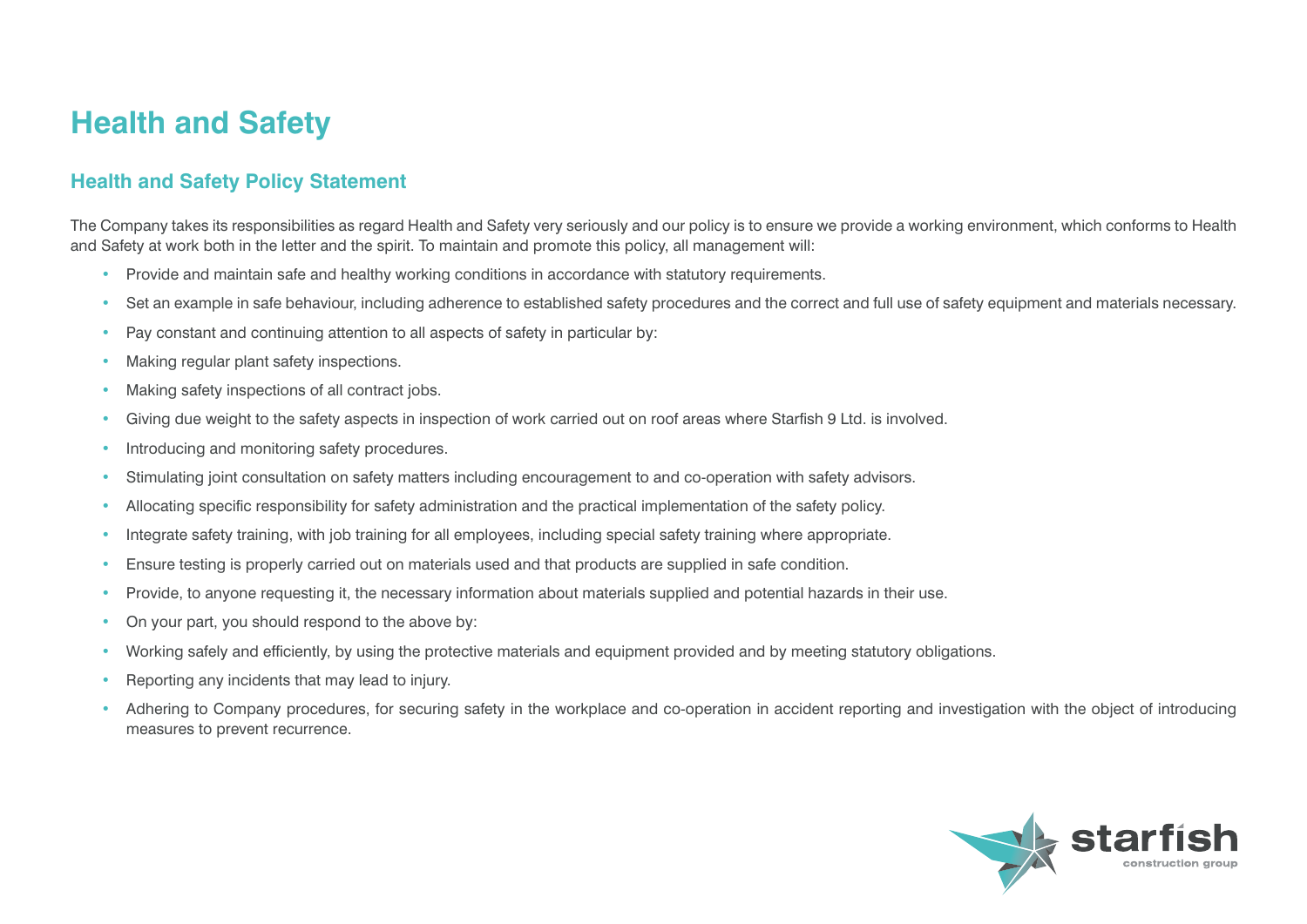#### **Safety Rules**

A separate Health and Safety Policy outlining the key aspects of the Starfish 9 Ltd. approach to Health and Safety is also provided.

The safety rules and recommendations given below can have a substantial impact on the safety, not only of yourself, but also of your colleagues, or in extreme cases, the entire site or roof you are working on.

Failure to follow our safety rules could result in a loss of a life or serious physical impairment in addition to a fine or imprisonment and being subject to summary dismissal in accordance with our Disciplinary Procedure, a copy of which is available from the Training and HR Advisor who resides at Advisor House.

When carrying out your duties you must ensure you abide by the following:

- Protect other people as well as yourself at all times.
- Playing practical jokes or 'horseplay' is not permitted at any time.
- Do not run at any time when on site or in an office.
- All workplaces (offices, factories and sites) must be kept clean and free from tripping hazards, i.e. waste materials, boxes, spillage or 'other' matter.
- Treat all loose wires with caution as they could be live.
- Stack and store goods in an orderly and proper manner.
- When lifting any heavy goods you must ensure the item is not too heavy for you or the lifting appliance. If it is too heavy do not attempt to lift and seek the assistance of your Foreman or Line Manager.
- Wear suitable clothing and shoes including any protective clothing provided by the Company. Clothing must not be loose and hair must be tied back to avoid getting entangled in any machinery.
- Guards must only be removed from any plant and machinery by authorised personnel.
- You must be aware of the location of all emergency stop buttons on any machinery you operate.
- Ladders must be in good condition and tied or secured in position and not at too acute or incorrect angle.
- Report all equipment faults to your Foreman or Line Manager.
- Never clean any equipment whilst it is working.
- Know the Company's and any clients' fire drill and what to do if the boiler goes on fire.
- Report any serious or abnormal situation to your Foreman or Line Manager.
- Report all incidents, near misses and accidents to your Foreman or Line Manager.
- Do not move a person who has had an accident unless a first aid attendant instructs you to do so.